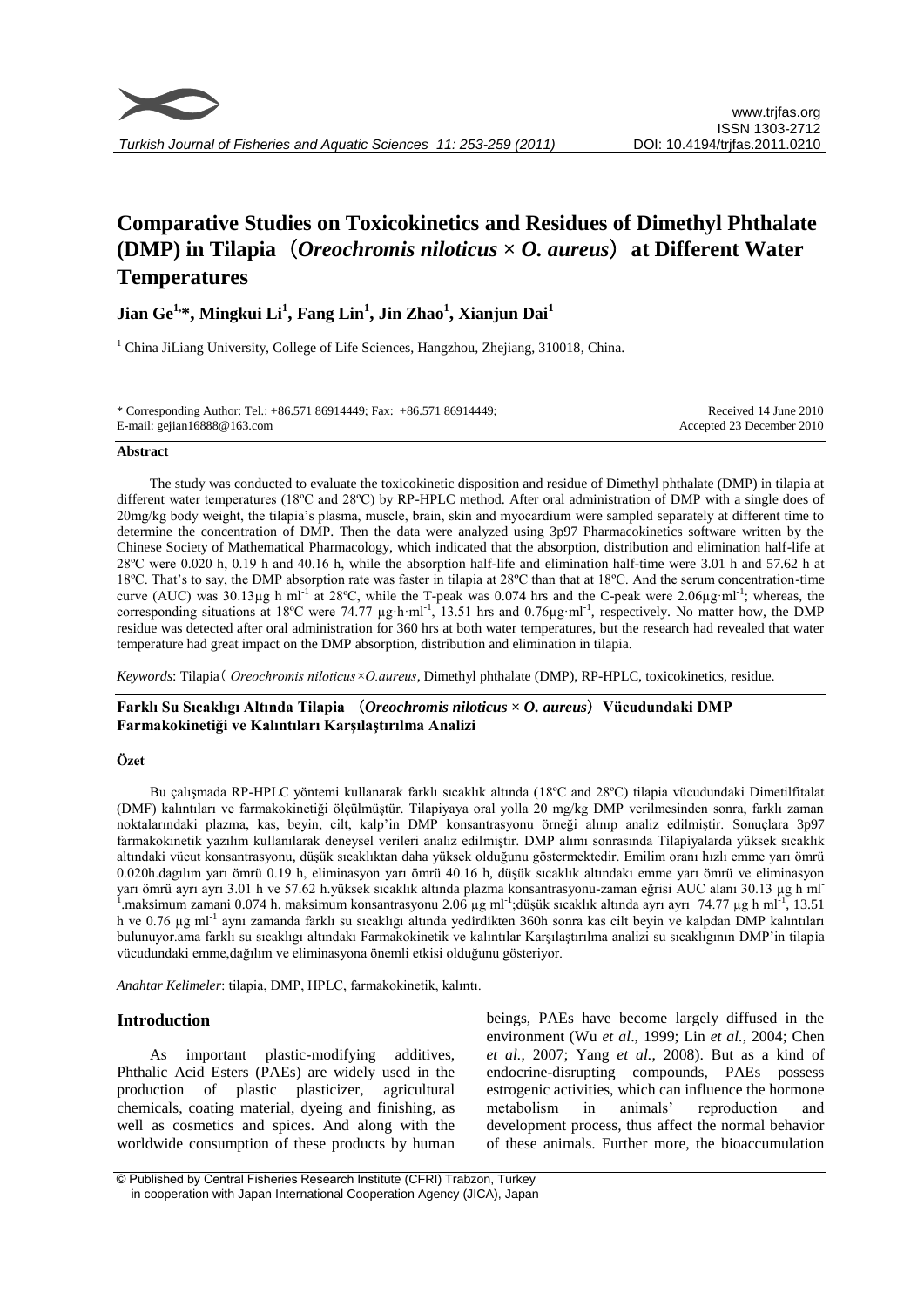of PAEs in organisms will bring potential threats to aquatic and human beings through food chain transfer (Van Meeuwen *et al*., 2007; Salazar *et al.,* 2004; Foster *et al*., 2000; Ema *et al*., 2000). Therefore, the US EPA have classified six kinds of PAEs compounds, including DMP as priority control pollutants (Wang, 1995), and three kinds of PAEs, including DMP are also on China's major pollutants blacklist (Hu *et al*., 2003).

The tilapia (*Oreochromis niloticus × O. aureus*) is one of the commonly cultured fishes worldwide, which is well-known for its rapidity in breeding, convenience in farming and strong disease resistance, as well as its easy food processing and comparatively environment-friendly. China is the biggest aquiculture country in the world, which is also the major tilapia-producing country. In 2000, the production capacity of mainland China has already achieved 629,000 tons, and the total output of tilapia worldwide may achieve 2 million tons in 2010.

In this research, the toxicokinetic disposition and residue of DMP in tilapia have been well observed, so does the influence of the water temperature. This study was designed to reveal the disposing process and predict the toxicity mechanism of DMP in the fish. So far, the study has not been reported before, therefore the study will provide theory basis for aquatic toxicology, fishing sources protection and aquatic products safety.

# **Materials and Methods**

#### **Chemicals and Preparation**

The standard Dimethyl phthalate (DMP) (purity ≥99%) was purchased from J&K Chemicals Ltd, Shanghai, China. All chemical agents, including methanol and acetonitrile for the analysis of DMP were of the HPLC grade, which were all obtained from Hangzhou Milk Chemical Instrument Co., Ltd, China. DMP was dissolved in corn oil to a concentration of 20 mg/ml as stock solution, which was stored at room temperature prior to the experiment.

#### **Animals**

Two hundred disease-free tilapias (mean body weight, 360±20 g) were obtained from YUETENG pisciculture (Hangzhou, China) and kept in flow through glass tank and acclimatized for one week before the experiment. Then these tilapias were divided into two large groups with 100 individuals for each according to the water temperature: 18°C and 28. In each large group, tilapias were further divided into two small subgroups: one for toxicokinetics and residue research, the other group for blank control. The water quality in tanks was tested daily. The pH was approximately 7 and the oxygen level was more than 10 mg/L due to the inflation pump. The water temperature was controlled at 18±1°C and 28±1°C with heating bars in different seasons. All the fish were supplied with a DMP-free commercial diet before administration. On the day before study, the fish were not fed.

#### **RP-HPLC Method**

The HPLC system used in this research was SHIMADZU-20AT series equipment, with a UV detector and a Zhida N2000 instrument workstation written by Zhejiang University. DMP separation was achieved on a SHIMADZU ODS  $C_{18}$  reversed-phase column (5  $\mu$ m, 150 mm×4.6 mm) which had an ODS  $C_{18}$  pre-column (5µm, 12.5 mm×4.6 mm). The mobile phase was composed of acetonitrile - water (40:60, v/v) at a flow-rate of 1 ml/min. The column temperature was kept at 30°C and the detector wavelength was set at 235 nm.

#### **Assay of DMP in Plasma and Tissues**

A plasma sample (0.6 ml) was transferred to a 10 ml tapered glass tube with a screw cap and vortexmixed for 1 min, then 3 ml ethyl acetate was added. The tube was vortex-mixed for 5 mins. After centrifugation (4024 g) for 5 mins, the organic phase was transferred to a glass test-tube. And this extraction was repeated twice. All the organic phase were combined and evaporated to dryness at 45°C under a weak stream of nitrogen gas. The residue was reconstituted with 0.1 ml mobile phase (acetonitrilewater), vortex-mixed for 1min and centrifuged (3,6220 g) for 5 min. The 20 μl were injected directly into the RP-HPLC system.

The analysis of tissue samples (muscle, skin, brain and myocardium) was carried out based on the method of plasma analysis, with some modification to suit different tissues. Some of the tissue samples (0.6 g homogenates of muscle and skin; 0.2 g homogenates of brain and myocardium) were transferred to a 10 ml tapered glass-tube. The following steps were similar to the plasma analysis procedure, except that the extraction of tissues for analysis was pretreated with solid-phase extraction column (SPE), which was made of 1 g diatomite with 1cm anhydrous sodium sulfate on its surface and cleaned with 10 ml *n*-hexane before elution. After dryed under a weak stream of nitrogen gas, the residues were reconstituted with 0.2 ml *n*-hexane and vortex-mixed for 1min. The *n*-hexane resolution was added to SPE cartridge and eluted with 8 ml mobile phase (1:4 ethyl acetate and *n*-hexane, v/v). The elution was collected in glass-tube and evaporated to dryness at 45°C under a weak stream of nitrogen gas. Then residue was reconstituted with 0.1 ml mobile phase (acetonitrile-water), vortex-mixed for 1 min and centrifuged  $(3,6220 \text{ g})$  for 5 min. The 20 μl were injected directly into the RP-HPLC system.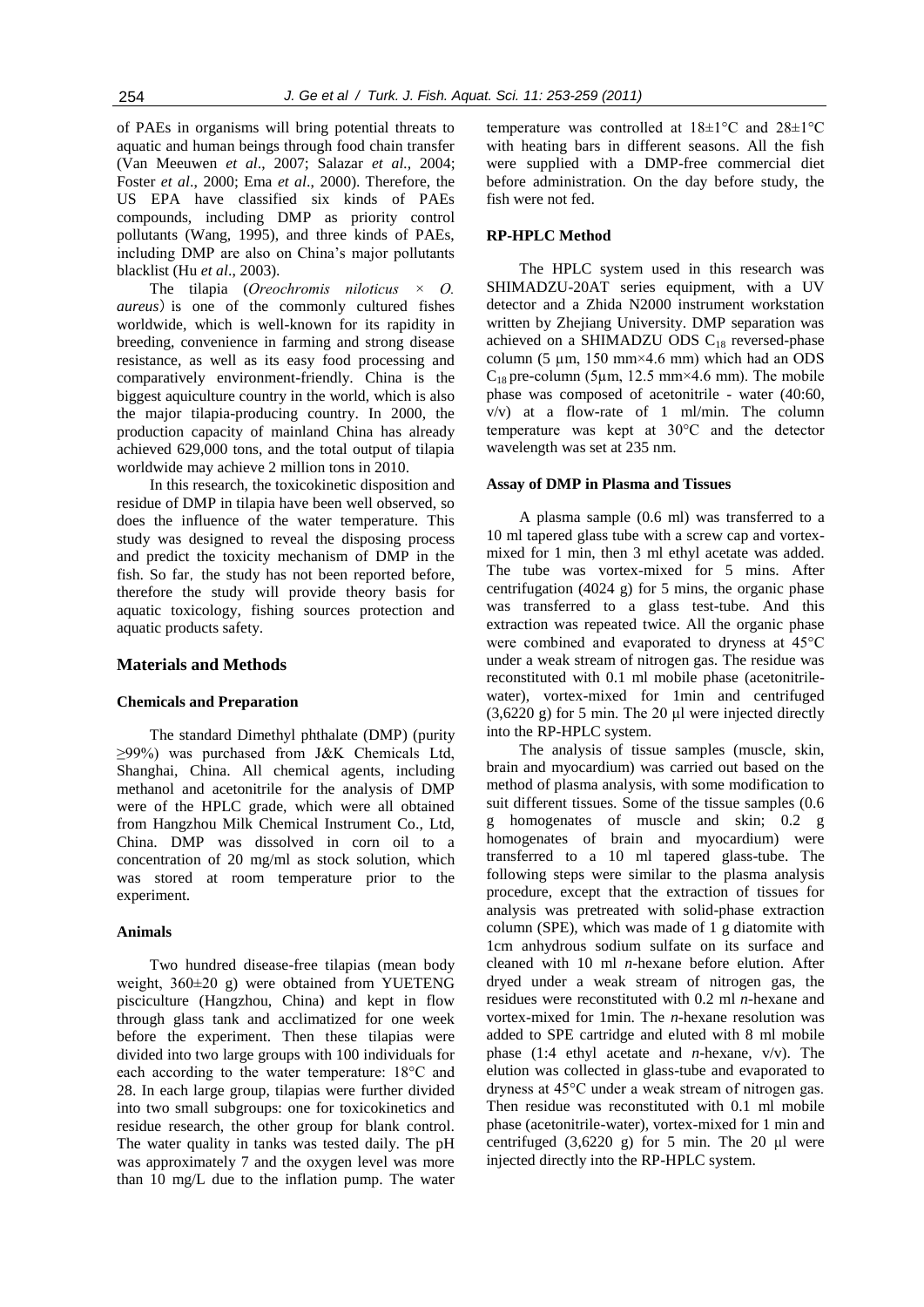### **Calibration Curve**

DMP standard solutions were prepared with methanol. Six concentrations of DMP for the calibration curve were prepared by dilution from the stock solution. The serial solution (0.6 ml each concentration) were evaporated to dryness at 45°C under a weak stream of nitrogen gas. Then 0.6 ml of DMP-free plasma and homogenate (muscle and skin) were added. The calibration range was 0.05-10 μg DMP per milliliter. Calibration standards were extracted and assayed according to the method mentioned above. The calibration curve was constructed based on peak-area of DMP (*y*) *vs* concentrations of spiked DMP  $(x)$ . Then the standard curve equations and correlation coefficient (*r*) were calculated by the software Excel 2003.

0.2 ml serial solution (each concentration) were evaporated to dryness at 45°C under a weak stream of nitrogen gas. Then 0.2 ml of DMP-free brain and myocardium homogenate were added. And the other steps were identical to the plasma process.

### **Extraction Recovery and Precision**

Blank plasma and tissue homogenate were spiked with the standards of DMP at low (0.05 μg/mL), medium (0.5 μg/ml) and high  $(5.0\mu g/mL)$ concentrations, which were used as quality control samples (QC) later within the calibration curve. Recovery of DMP with extraction method above was determined by comparing observed peak-area ratios in extracted plasma and tissue samples to those of nonprocessed standard solutions.

Precision of the method were assessed by assaying five replicate QC samples above, respectively. Intra-day precision was evaluated at different times during the same day. Inter-day precision was determined over five different days.

#### **Toxicokinetics and Residue Analysis**

In the experiment, fish were given a single dose of 20 mg/kg body weight DMP. After administration, all the fishes were fed ad libitum a commercial feed without DMP. The control groups were fed with DMP-free commercial feed. After oral administration, five fish were sampled per each time point. 2 ml of blood was randomly taken from the caudal vein at 0.083 h, 0.17 h, 1 h, 2 h, 8 h, 24 h, 72 h, 144 h after oral gavages, using evacuated syringes containing heparin to prevent clotting. Then the plasma was stored at -20°C after sampling until assayed. And the fishes were again used for tissues sampling at the time point 1 h, 2 h, 8 h, 24 h and 72 h after taking blood. Meanwhile, another 2 time points were added for tissues sampling, which were at 120 h and 360 h with the oral administered fish. All the samples were treated by the same method described above. The concentration of DMP in each plasma and tissue

sample was calculated using the calibration curve. The parameters of toxicokinetics and residue were calculated using the 3P97 computer program written by the Chinese Society of Mathematical Pharmacology and Excel 2003 software.

## **Results**

#### **Specificity of Chromatograms**

The RP-HPLC chromatogram peaks of DMP assayed by the standard solution was 7.432 min (Figure 1A). No significant interfering peak appeared for normal plasma and tissue samples (Figure 1B). Blank plasma and tissue samples spiked with DMP also yielded chromatogram peaks identical to that by the standard solution. A chromatogram of a plasma and tissue sample obtained after oral DMP administration showed that identical DMP peak was clear and strong without any endogenous substances at the corresponding time (Figure 1C and 1D).

# **Calibration and Validation of the Method**

Evaluation of the method was performed with a calibration curve over the concentration range 0.05-  $10.0 \mu g$  ml<sup>-1</sup> (g<sup>-1</sup>) DMP. The slope and intercept of the calibration graph were calculated by weighted least squares linear regression. The regression equation of the curve and correlation coefficients (*r*) were calculated as followed. A linear relationship between peak-area and concentrations was good (Table 1).

The lower limit of quantification (LLOQ) was found to be 0.05  $\mu$ g ml<sup>-1</sup> (g<sup>-1</sup>) for DMP in plasma and tissues. The intra-day and inter-day precisions were less than 10.0% for all three concentrations. Extraction recovery of DMP at concentrations of 0.05, 0.5 and 5.0  $\mu$ g ml<sup>-1</sup> (g<sup>-1</sup>) in plasma and tissues were more than 85.0%, respectively. All the datum of DMP proved good precision and extraction recovery of the RP-HPLC method developed (Table 2).

# **Toxicokinetics and Residues at Two Water Temperatures**

After oral administration of DMP at 20 mg/kg dose, DMP were determined at a series of time points within 360hrs in plasma and tissues under each temperature (18°C and 28°C). Plasma-concentration vs. time curves detected in the tilapia at the two temperatures were given in Figure 2. The plasma DMP concentration-time curve was fitted to a twocompartment open model at 28°C, whereas the curve was fitted to a one-compartment open model at 18°C. According to these concentration-time data and curves, the parameters of toxicokinetics were calculated by the computer software 3p97. And all the parameters for DMP at two temperatures were presented in Table 3. The absorption half-life  $(t_{1/2Ka})$ of DMP was 3.01 h and 0.020 h at 18°C and 28°C,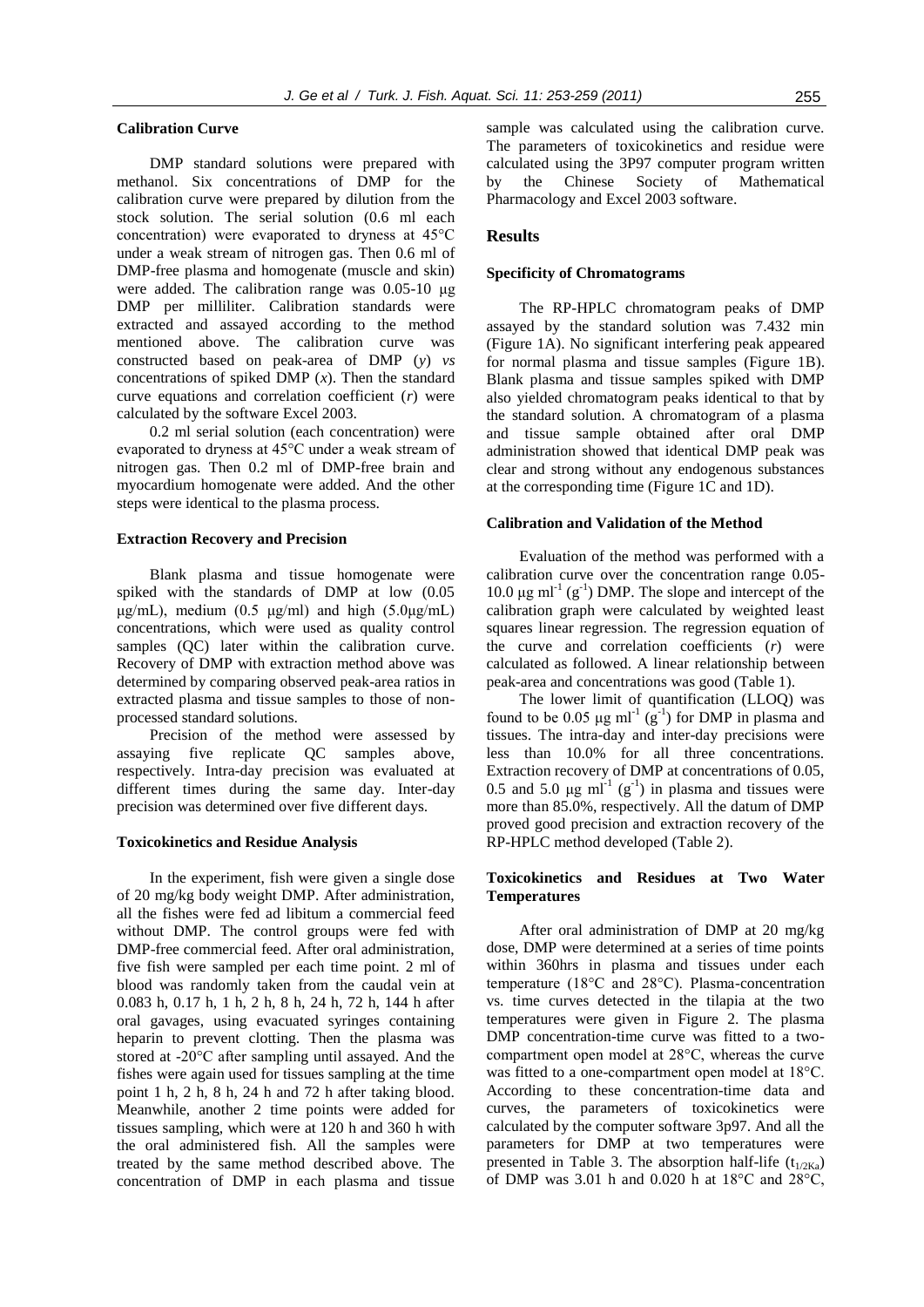

Figure 1. DMP standard solution chromatogram (A); Blank plasma chromatogram (B); Muscle chromatogram after the oral administration of DMP (C), Brain chromatogram after the oral administration of DMP (D) Peak 1: DMP

**Table 1.** Tilapia in different tissues DMP curve equation and correlation coefficient

| Organizational types | Curve equation         | Correlation  |
|----------------------|------------------------|--------------|
| Plasma               | $Y = 111522X - 10387$  | $r = 0.9993$ |
| Muscle               | $Y = 119301X - 3312.8$ | $r = 0.9999$ |
| Skin                 | $Y = 116261X + 2623$   | $r = 0.9998$ |
| <b>Brain</b>         | $Y = 36113X + 1406.4$  | $r = 0.9998$ |
| Mvocardium           | $Y = 39767X - 1104.3$  | $r = 0.9999$ |

**Table 2.** Plasma and muscle recovery and precision of DMP (n=5)

| Sample       | Concentration                    |                  | Precision(%)        |
|--------------|----------------------------------|------------------|---------------------|
|              | $\mu g \cdot ml^{-1}$ $(g^{-1})$ | Recovery $(\% )$ | Intra day Inter day |
| Plasma       | 0.05                             | $88.41 \pm 8.59$ | 7.82<br>9.72        |
|              | 0.5                              | $92.86 \pm 8.05$ | 8.67<br>5.98        |
|              | 5.0                              | $95.36 \pm 7.27$ | 8.86<br>7.62        |
| Muscle       | 0.05                             | $86.42 \pm 8.58$ | 7.88<br>9.93        |
|              | 0.5                              | $90.31 \pm 8.15$ | 9.04<br>5.28        |
|              | 5.0                              | $95.36 \pm 8.27$ | 8.67<br>4.28        |
| Skin         | 0.05                             | $85.51 \pm 7.13$ | 8.34<br>7.54        |
|              | 0.5                              | $89.87 \pm 8.61$ | 9.58<br>6.46        |
|              | 5.0                              | $90.23 \pm 5.92$ | 6.56<br>4.35        |
| <b>Brain</b> | 0.05                             | $88.61 \pm 8.13$ | 8.38<br>9.18        |
|              | 0.5                              | $91.87 \pm 8.51$ | 9.26<br>6.26        |
|              | 5.0                              | $90.33 \pm 5.82$ | 6.44<br>4.25        |
| Myocardium   | 0.05                             | $86.51 \pm 7.02$ | 6.54<br>8.11        |
|              | 0.5                              | $88.77 \pm 7.61$ | 8.57<br>5.36        |
|              | 5.0                              | $90.56 \pm 6.92$ | 7.64<br>4.28        |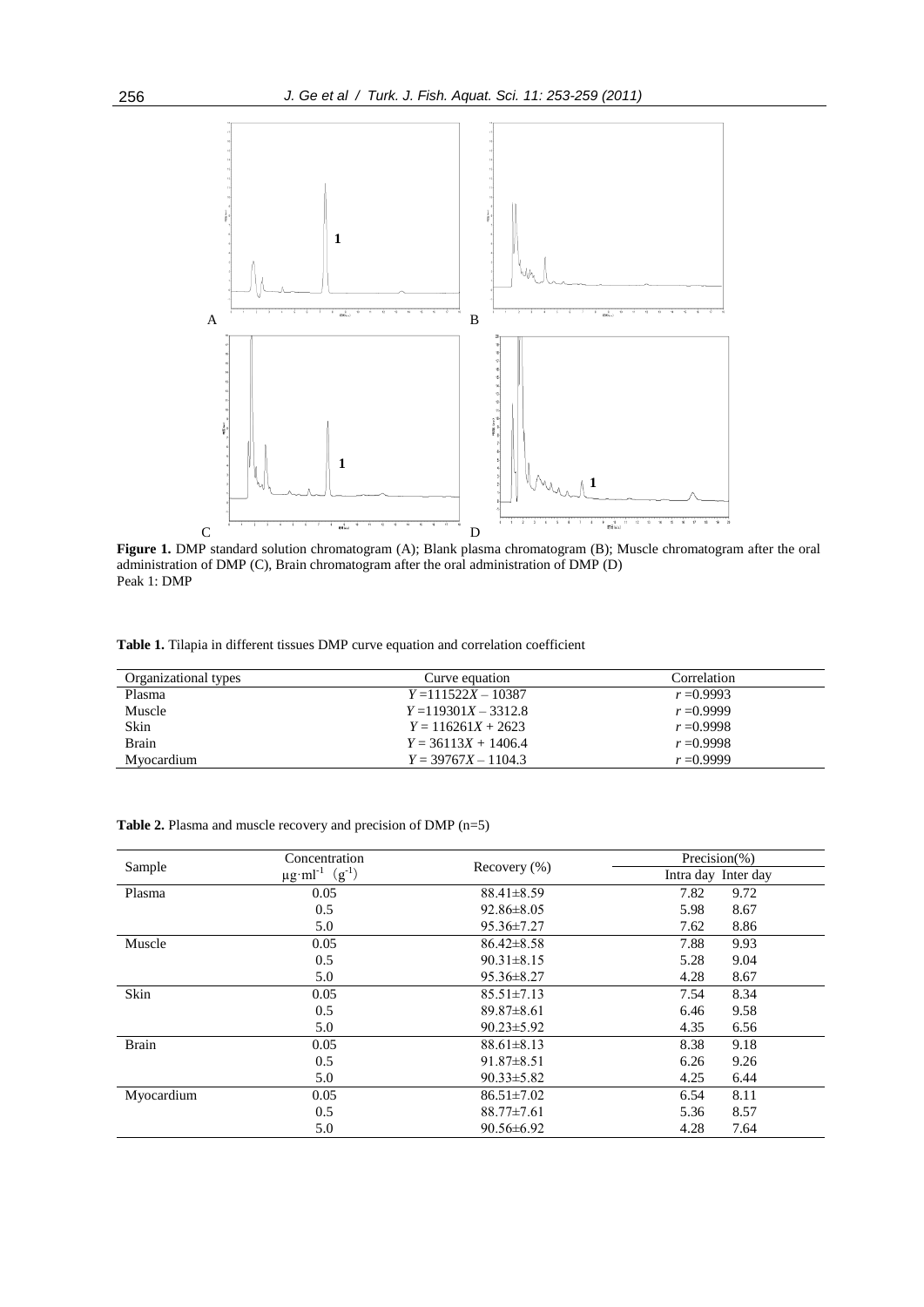

**Figure 2.** Different water temperature plasma DMP concentration - time curves.

**Table 3.** Metabolic kinetics of DMP in tilapia at different water temperatures

| Parameters                          | Units                         | $18^{\circ}$ C | $28^{\circ}$ C |
|-------------------------------------|-------------------------------|----------------|----------------|
| Absorption half-life $T_{1/2K_2}$   |                               | 3.01           | 0.020          |
| Distribution half-life $T_{1/2a}$   |                               |                | 0.19           |
| Elimination half-life $T1/2\beta$   |                               | 57.62          | 40.16          |
| Concentration - time curve area AUC | $\mu g \cdot h \cdot ml^{-1}$ | 74.77          | 30.13          |
| Peak time $T_{n}$                   |                               | 13.51          | 0.074          |
| Peak concentration $C_{\text{max}}$ | $\mu$ g·ml <sup>-1</sup>      | 0.76           | 2.06           |

respectively. The elimination half-life  $(t_{1/26})$  of the chemical was 57.62 h at  $18^{\circ}$ C and 40.16 h at  $28^{\circ}$ C. The time of reaching maximum plasma concentration (Tp) and the maximum plasma concentration of DMP were also affected evidently by increased water temperature. Tp was 13.51 h at 18°C and 0.074 h at 28°C; Cmax was 0.76 and 2.06 μg ml<sup>-1</sup> at 18°C and 28 $\rm ^{\circ}C$ , respectively. The AUC was 74.77  $\mu$ g·h·ml<sup>-1</sup> at the lower temperature and  $30.13 \mu g \cdot h \cdot mL^{-1}$  at the higher temperature. These results showed that the effect of water temperature on the toxicokinetics of DMP in tilapia was significant.

At two water temperatures, the residue of DMP in tissues is still above the detection limit within 360 h, and the concentration of DMP were both higher in the four tissues than in plasma at corresponding time. And the DMP concentration in tissues vs. time and the elimination half-lives  $(t_{1/2\beta})$  are listed in Table 4 and Table 5. The concentrations of DMP in the tissues were higher at 28°C than at 18°C during 72 h. At the lower temperature, the  $t_{1/2\beta}$  was longer than that in the higher temperature group. In lower temperature groups, DMP level was found to be higher in myocardium than that in the other tissues. And DMP concentration in myocardium was detected to be the highest at 360h after oral administration at 28°C.

#### **Discussions**

#### **Choice of Analysis Method**

Nowadays, there are many studies on the detecting methods for DMP, such as adoption of GC and GC-MS methods to measure the PAEs in fish's muscle (Tan and Lin, 2007; Li *et al.,* 2008). However, GC and GC-MS instruments are more expensive and less popular than HPLC. But reports on usage of RP-HPLC to detect the DMP in biological tissues are rare. Meanwhile, the toxicokinetic disposition of DMP in fish have never been reported before. In this study, the DMP concentration in tilapia's plasma, muscle, brain, skin and myocardium was determined using HPLC, and the toxicokinetics of DMP in tilapias was thus established according to these datum, so as to provide theory basis for routine detection of DMP and food safety.

At the beginning, several mobile phases were selected to separate DMP and endogenous co-eluents in plasma and tissues, including acetonitrile-water  $(50:50, v/v)$  and acetonitrile-water  $(30:70, v/v)$ . However, only when the mobile phase was acetonitrile-water (40:60, v/v), DMP in plasma and tissues could be well separated by the RP-HPLC. Furthermore, a number of extraction solvents were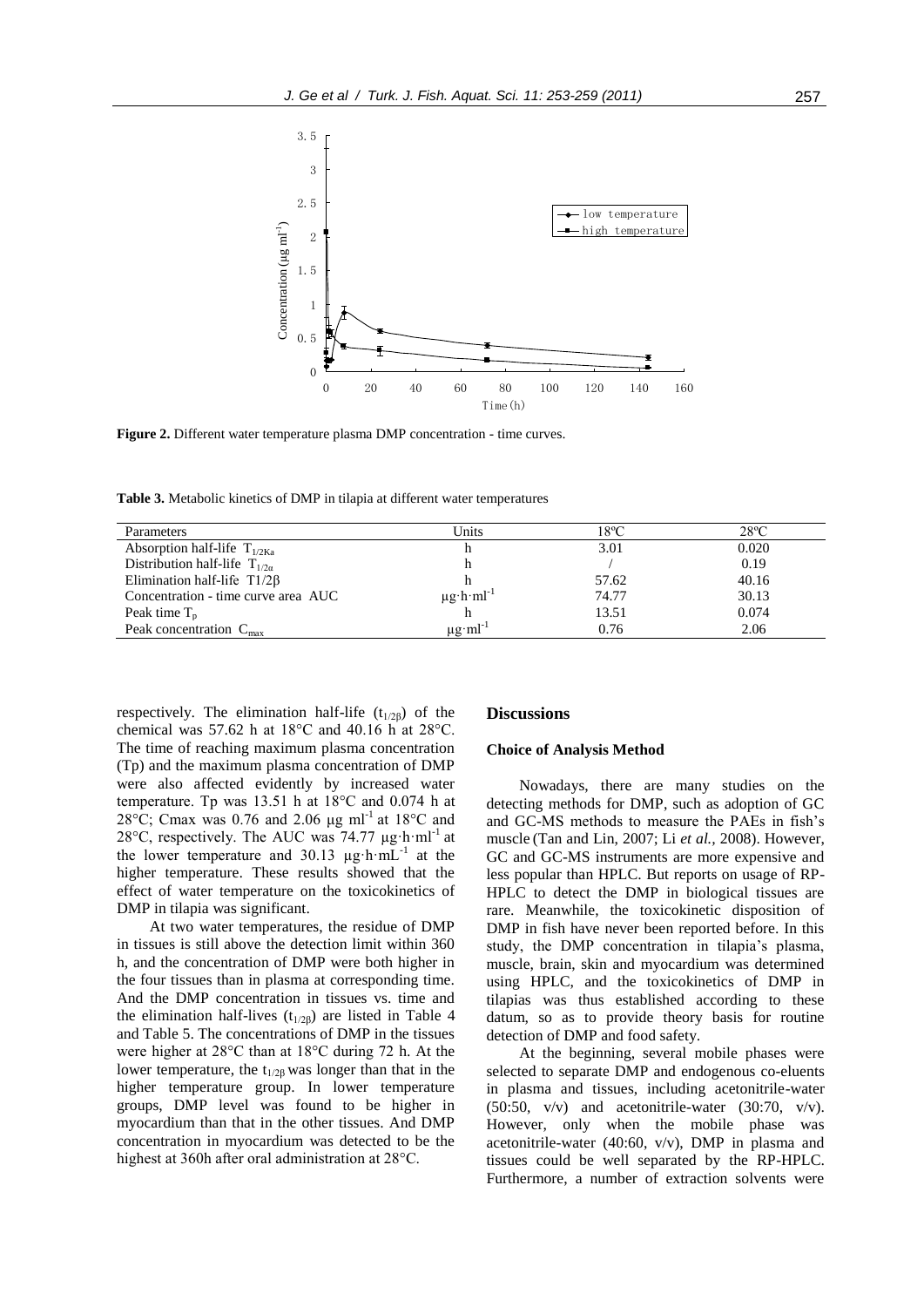| Time<br>(h)     | $(\mu g \cdot g^{-1})$<br>Muscle | $(\mu g \cdot g^{-1})$<br>Skin | $(\mu g \cdot g^{-1})$<br><b>Brain</b> | $(\mu g \cdot g^{-1})$<br>Myocardium |
|-----------------|----------------------------------|--------------------------------|----------------------------------------|--------------------------------------|
|                 | $0.96 \pm 0.14$                  | $0.69 \pm 0.084$               | $1.93 \pm 0.96$                        | $1.78 \pm 0.77$                      |
|                 | $0.86 \pm 0.11$                  | $0.58 \pm 0.14$                | $1.24 \pm 0.84$                        | $1.75 \pm 0.74$                      |
| 8               | $0.32 \pm 0.048$                 | $0.54 \pm 0.32$                | $0.84\pm0.47$                          | $1.72 \pm 1.10$                      |
| 24              | $0.31 \pm 0.052$                 | $0.49\pm0.022$                 | $0.28 \pm 0.021$                       | $0.51 \pm 0.35$                      |
| 72              | $0.23 \pm 0.057$                 | $0.38 \pm 0.051$               | $0.25 \pm 0.071$                       | $0.47\pm0.29$                        |
| 120             | $0.19 \pm 0.068$                 | $0.35 \pm 0.096$               | $0.25 \pm 0.10$                        | $0.42\pm0.092$                       |
| 360             | $0.14 \pm 0.030$                 | $0.071 \pm 0.010$              | $0.19 \pm 0.078$                       | $0.33 \pm 0.18$                      |
| $t_{1/2ke}$ (h) | 169.02                           | 407.65                         | 144.36                                 | 165.00                               |

**Table 4.** DMP residues in the tilapia tissues at 18ºC (n=5)

**Table 5.** DMP residues in the tilapia tissues at 28ºC (n=5)

| (h)<br>Time     | $(\mu g \cdot g^{-1})$<br>Muscle | $(\mu g \cdot g^{-1})$<br>Skin | $(\mu g \cdot g^{-1})$<br>Brain | $\mu$ g g $^{-1}$<br>Myocardium |
|-----------------|----------------------------------|--------------------------------|---------------------------------|---------------------------------|
|                 | $1.34 \pm 0.64$                  | $1.22 \pm 0.043$               | $3.97\pm0.14$                   | $2.27 \pm 0.96$                 |
|                 | $0.97\pm 0.12$                   | $1.01 \pm 0.089$               | $3.27 \pm 0.28$                 | $1.81 \pm 0.19$                 |
| 8               | $0.82 \pm 0.14$                  | $0.62 \pm 0.21$                | $2.04 \pm 0.69$                 | $1.75 \pm 0.012$                |
| 24              | $0.77 \pm 0.25$                  | $0.42\pm0.25$                  | $1.40 \pm 0.82$                 | $1.43 \pm 0.0018$               |
| 72              | $0.42 \pm 0.10$                  | $0.28 \pm 0.021$               | $0.96 \pm 0.07$                 | $0.86 \pm 0.033$                |
| 120             | $0.34 \pm 0.10$                  | $0.11 \pm 0.015$               | $0.39 \pm 0.051$                | $0.61 \pm 0.15$                 |
| 360             | $0.11 \pm 0.088$                 | $0.16 \pm 0.027$               | $0.21 \pm 0.088$                | $0.16 \pm 0.010$                |
| $t_{1/2ke}$ (h) | 110.00                           | 147.45                         | 92.40                           | 99.00                           |

tried to extract DMP from plasma and tissue samples, including ethyl acetate, diethyl ether and chloroform. Ethyl acetate gave a high extraction recovery of DMP without any significant interference. And then two absorption wavelength of 220 and 235 nm in the UV spectrum were selected to detect DMP. However, interferences from endogenous substances were observed with detection at 220 nm. A detection wavelength of 235 nm proved to be the most suitable and was therefore selected for the assay.

# **Toxicokinetics and Residues**

As DMP is classified as endocrine-disrupting compound, it will disrupt animals' endocrine function through hypothalamus-pituitary-gonadal axis, resulting in endocrine disturbance, and affect the normal reproduction and development of animals finally (Van Meeuwen *et al.,* 2007; Salazar *et al.,* 2004; Foster *et al.,* 2000; Ema *et al.,* 2000; Lin *et al.,* 2009). Besides, the animal's endocrine system is closely connected with immune system, so the DMP will also diminish the immunity because of the endocrine system disturbance, making animals liable to disease (Lin *et al.,* 2009). So the characteristics of toxicokinetics of DMP in animals do have great impacts on the toxicological effects of DMP.

Fish are cold-blooded animals, their physiological characteristics, such as blood circulation, metabolism and immunity system are deeply influenced by the water temperature (Hardie, *et al.,* 1994). That's why their physiological characteristics and resistance to disease varies a lot in different seasons. So the tests were performed at

different water temperatures in the tilapia in this study, and from the results we can find that the DMP absorption and elimination in tilapias were slower at a lower temperature (18°C), so were the time and concentration to peak; but the DMP absorption, distribution and elimination were faster at a higher temperature (28°C), and so was the distribution to peripheral tissues after absorption, and the peak of plasma concentration was detected in the shortest time, which made it much easier for the DMP to penetrate into tilapia's brain, gonad and muscle, and that's how the toxicological effects worked. However, the elimination rate differed at different water temperatures. Though the absorption was faster at higher temperature, the elimination was faster, too. As it was a long-term process for the fish's absorption of the contaminations in aquatic environment, the toxicity maybe even worse at lower temperature than at higher temperature.

According to the comparison of the residues in tissues at different water temperatures, it's obvious to find that the water temperature is an important factor for DMP elimination in tilapias. During the early stage of the test for residues, though the DMP residues in fish were lower at a lower temperature, but after 360 h of elimination, the DMP residues decreased little at a lower temperature. This proves that the lower the water temperature is the slower the elimination rate will be, so the elimination of residues in different seasons should be different. In this study, all tissues tested are edible tissues, and the elimination rate differs in different seasons.

The tissue analysis shows that DMP was distributed extensively in the tilapia. It was obvious